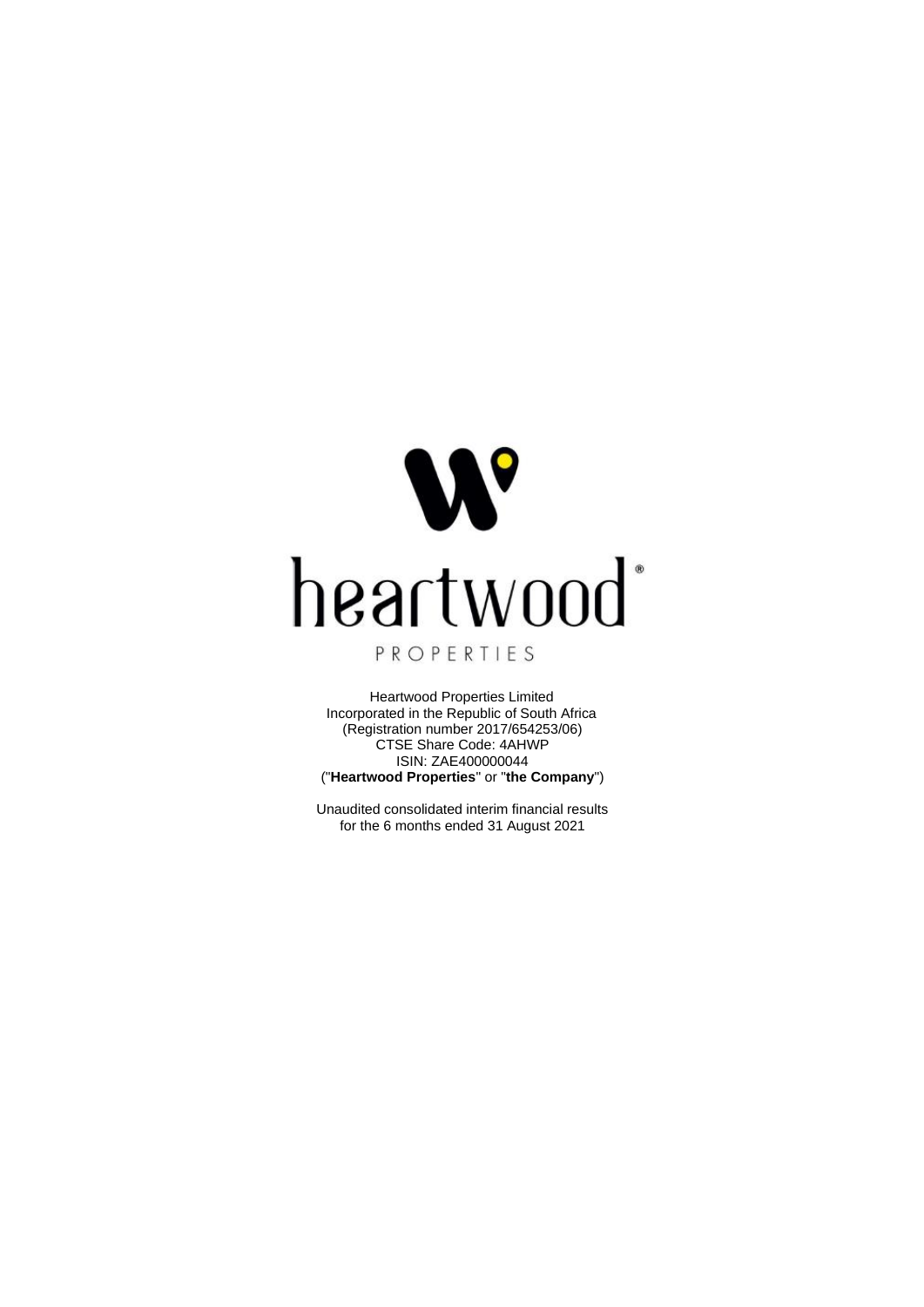(Registration number 2017/654253/06)

Unaudited Consolidated Interim Financial Results for the 6 months ended 31 August 2021

### **NATURE OF BUSINESS**

The main business of Heartwood Properties and its subsidiaries ("the Group") is to invest in and to develop commercial and industrial properties. The Group develops high quality sustainable buildings underpinned by solid property fundamentals to achieve superior long term returns for our shareholders.

The Group has defined its strategy and business model to:

- service businesses operating in the medium to large owner-managed sector;
- businesses that require warehousing or office space; and/or
- may be looking to expand their operations.

Asset management and the majority of property management is performed internally by the Group. Apart from the items highlighted below there has been no material changes to the information as published in the Property Entity Investors Report at 28 February 2021. A copy of this report can be found at [www.heartwoodproperties.co.za](http://www.heartwoodproperties.co.za/)

### **HIGHLIGHTS**

The Group is pleased to present its results for the 6 months ended 31 August 2021.

Some of the highlights include

- Net asset value ("**NAV**") per share of 88 cents at 31 August 2021, 22% higher compared with 72 cents at 31 August 2020. The NAV per share at 28 February 2021 was 89 cents.
- Loan-to-value ("**LTV**") of 50% at 31 August 2021, compared to 56% at 31 August 2020 and 45% at 28 February 2021.
- Rental income increase of 22% between the periods ending 31 August 2021 and 31 August 2020.
- Cash and undrawn facilities in excess of R7million at 31 August 2021 available to execute development pipeline
- Weighted average lease expiry ("**WALE**") at 4.06 years at 31 August 2021, which remains consistent with 4.87 years at 31 August 2020 and 4.8 years at 28 February 2021.
- Vacancies are 6.71% (0% at 31 August 2020 and 3.18% at 28 February 2021).
- During the period under review, the Group completed the construction of a retail showroom and warehouse for the Build It group in Somerset West. The project was purpose built for the tenant who is expected to start trading in November 2021.
- Challenging economic conditions persisted during the period, due to the COVID pandemic and also other events (e.g. riots, loadshedding and low economic growth). Due to these factors tenants continue to face pressure on rent affordability. Debtor arrears are kept to a minimum through continuous communication and follow up with tenants.

#### **DIVIDENDS**

The Group's dividend policy is to consider an interim and a final dividend in respect of each financial year. At its discretion, the board of directors ("the **Board**") may consider a special dividend, where appropriate. Depending on the perceived need to retain funds for expansion or operating purposes, the Board may pass on the payment of dividends.

The Board decided to retain any available reserves and surplus funds for future developments and investment opportunities. The Board has therefore resolved not to declare a dividend for the interim period ended 31 August 2021.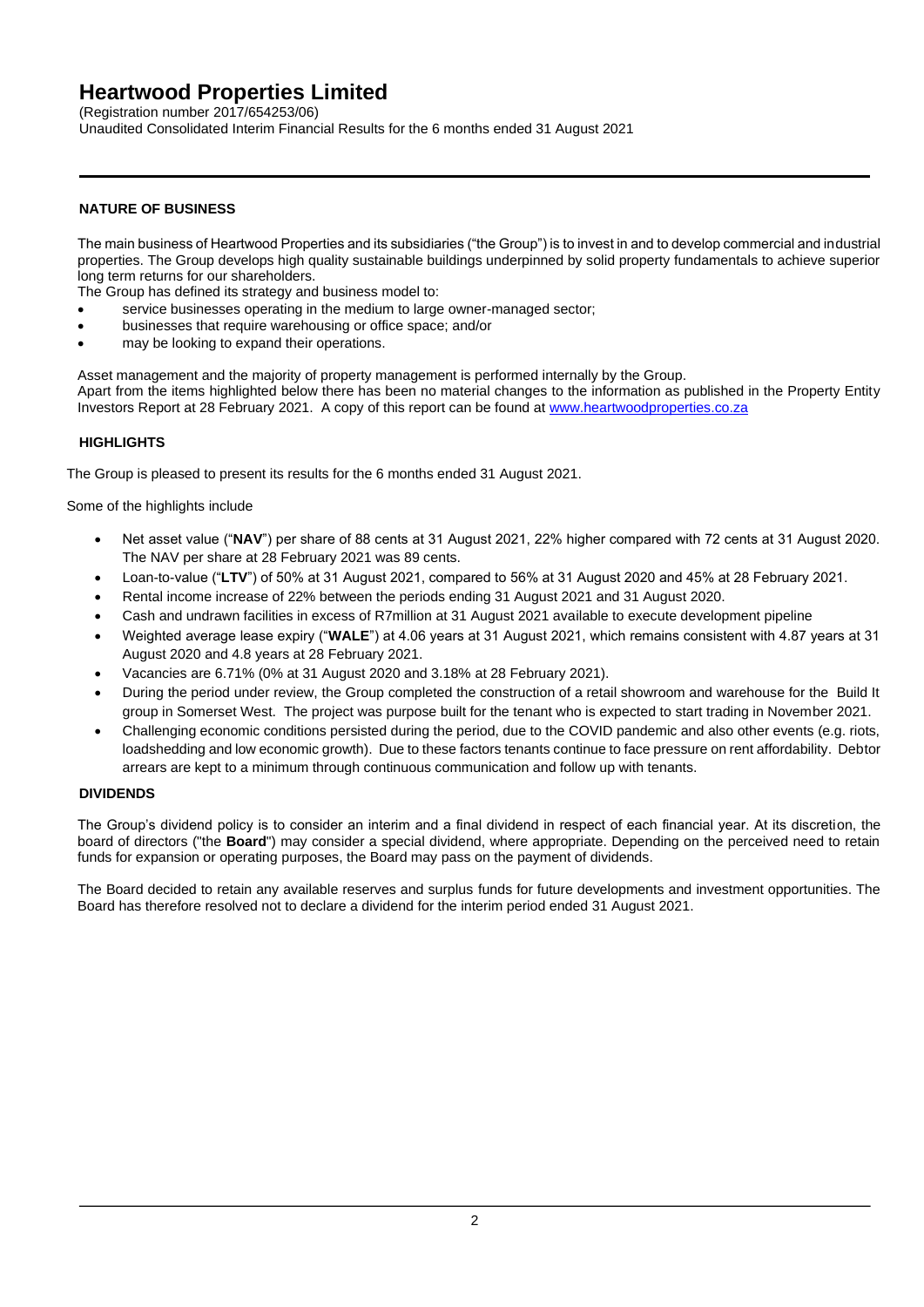(Registration number 2017/654253/06)

Unaudited Consolidated Interim Financial Results for the 6 months ended 31 August 2021

# **Condensed Statement of Financial Position**

|                                                 |                |                                | Group                          |                                |
|-------------------------------------------------|----------------|--------------------------------|--------------------------------|--------------------------------|
| Figures in Rand                                 | <b>Notes</b>   | 31 August<br>2021<br>Unaudited | 28 February<br>2021<br>Audited | 31 August<br>2020<br>Unaudited |
| <b>Assets</b>                                   |                |                                |                                |                                |
| <b>Non-Current Assets</b>                       |                |                                |                                |                                |
| Property, plant and equipment                   |                | 132,957                        | 157,861                        | 169,787                        |
| Investment property                             | 2              | 245,619,643                    | 227,090,196                    | 196,511,628                    |
| Goodwill                                        |                | 19,110                         | 19,110                         | 19,110                         |
| Investments at fair value                       |                | 3,637,088                      | 4,036,800                      | 4,472,420                      |
| Lease incentive                                 |                | 1,337,116                      | 1,454,755                      | 1,581,255                      |
| Operating lease asset                           |                | 12,812,258                     | 12,762,915                     | 11,707,773                     |
|                                                 |                | 263,558,172                    | 245,521,637                    | 214,461,973                    |
| <b>Current Assets</b>                           |                |                                |                                |                                |
| Trade and other receivables                     |                | 984,228                        | 1,933,491                      | 2,157,310                      |
| Inventories                                     |                |                                |                                | 10,285,795                     |
| Loans receivable                                |                |                                |                                | 800                            |
| Current tax receivable                          |                | 35                             | 35                             | 35                             |
| Cash and cash equivalents                       | $\mathfrak{S}$ | 7,630,041                      | 5,132,398                      | 7,133,445                      |
|                                                 |                | 8,614,304                      | 7,065,924                      | 19,577,385                     |
| Non-current assets held for sale                |                | $\frac{1}{2}$                  | 6,400,000                      |                                |
| <b>Total Assets</b>                             |                | 272, 172, 476                  | 258,987,561                    | 234,039,358                    |
| <b>Equity and Liabilities</b>                   |                |                                |                                |                                |
| Equity Attributable to Equity Holders of Parent |                |                                |                                |                                |
| Share capital                                   | 4              | 79,911,299                     | 77,911,299                     | 77,911,299                     |
| Change in ownership reserve                     |                | 141,047                        | 141,047                        | 684,038                        |
| Foreign control translation reserve             |                | 197,105                        | 405,960                        |                                |
| Retained income                                 |                | 35,584,924                     | 36,083,570                     | 13,434,956                     |
|                                                 |                | 115,834,375                    | 114,541,876                    | 92,030,293                     |
| Non-controlling interest                        |                | 205,901                        | 185,848                        | 236,756                        |
|                                                 |                | 116,040,276                    | 114,727,724                    | 92,267,049                     |
| <b>Liabilities</b>                              |                |                                |                                |                                |
| <b>Non-Current Liabilities</b>                  |                |                                |                                |                                |
| Interest-bearing borrowings                     | 5              | 126,571,362                    | 108,645,351                    | 120,774,065                    |
| Long term employee benefit                      |                | 841,404                        | 841,404                        | 199,336                        |
| Deferred tax                                    |                | 21,725,199                     | 21,282,196                     | 13,783,818                     |
|                                                 |                | 149,137,965                    | 130,768,951                    | 134,757,219                    |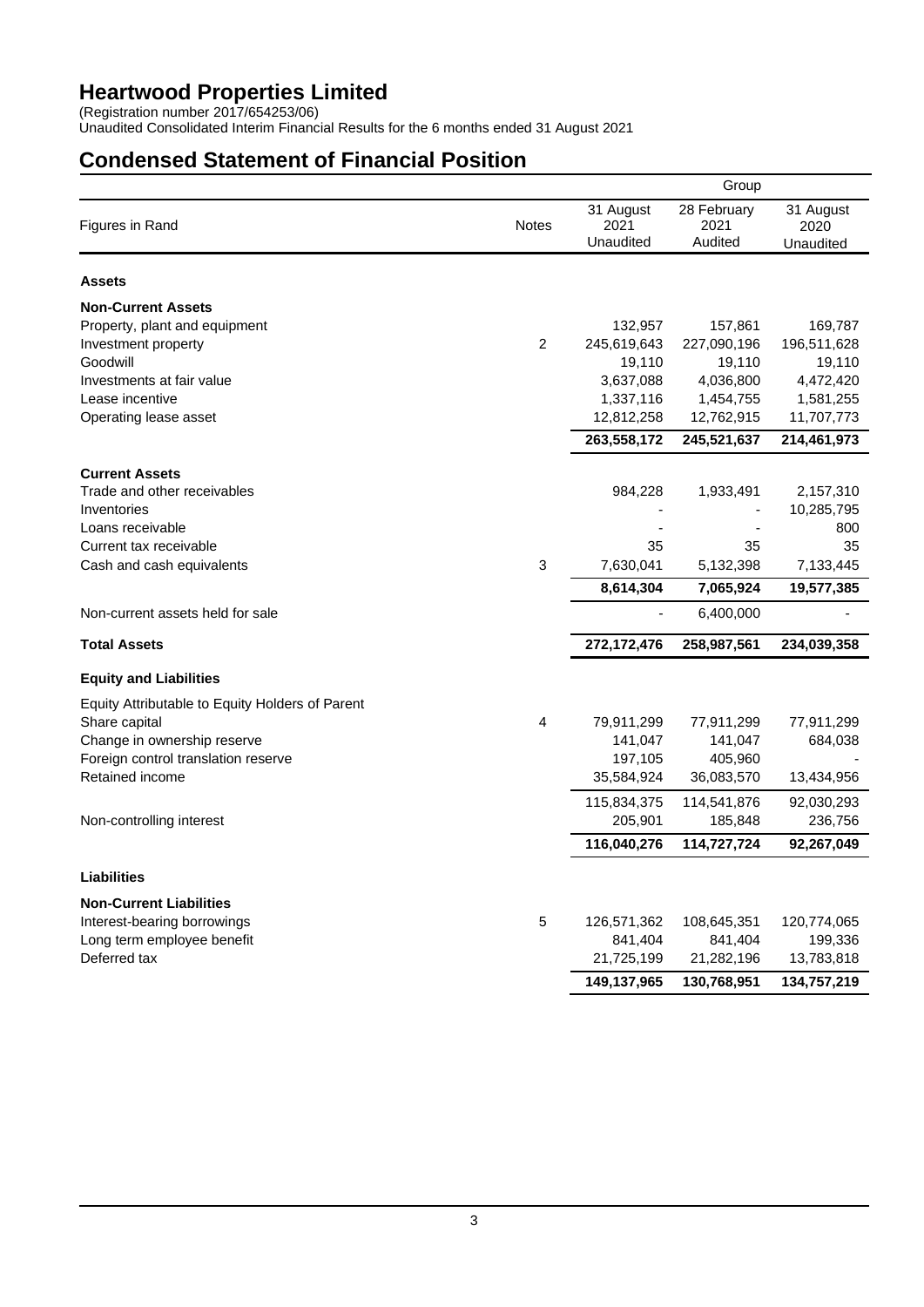(Registration number 2017/654253/06)

Unaudited Consolidated Interim Financial Results for the 6 months ended 31 August 2021

# **Condensed Statement of Financial Position**

|                                     |              |                                | Group                          |                                |
|-------------------------------------|--------------|--------------------------------|--------------------------------|--------------------------------|
| Figures in Rand                     | <b>Notes</b> | 31 August<br>2021<br>Unaudited | 28 February<br>2021<br>Audited | 31 August<br>2020<br>Unaudited |
| <b>Current Liabilities</b>          |              |                                |                                |                                |
| Trade and other payables            |              | 4,233,568                      | 9,539,079                      | 3,814,760                      |
| Interest-bearing borrowings         | 5            | 2,755,751                      | 3,944,742                      | 3,191,811                      |
| Current tax payable                 |              | 29                             | 29                             | 4,816                          |
| Bank overdraft                      | 3            | 4.887                          | 7,036                          | 3,703                          |
|                                     |              | 6,994,235                      | 13,490,886                     | 7,015,090                      |
| <b>Total Liabilities</b>            |              | 156,132,200                    | 144,259,837                    | 141,772,309                    |
| <b>Total Equity and Liabilities</b> |              | 272.172.476                    | 258.987.561                    | 234.039.358                    |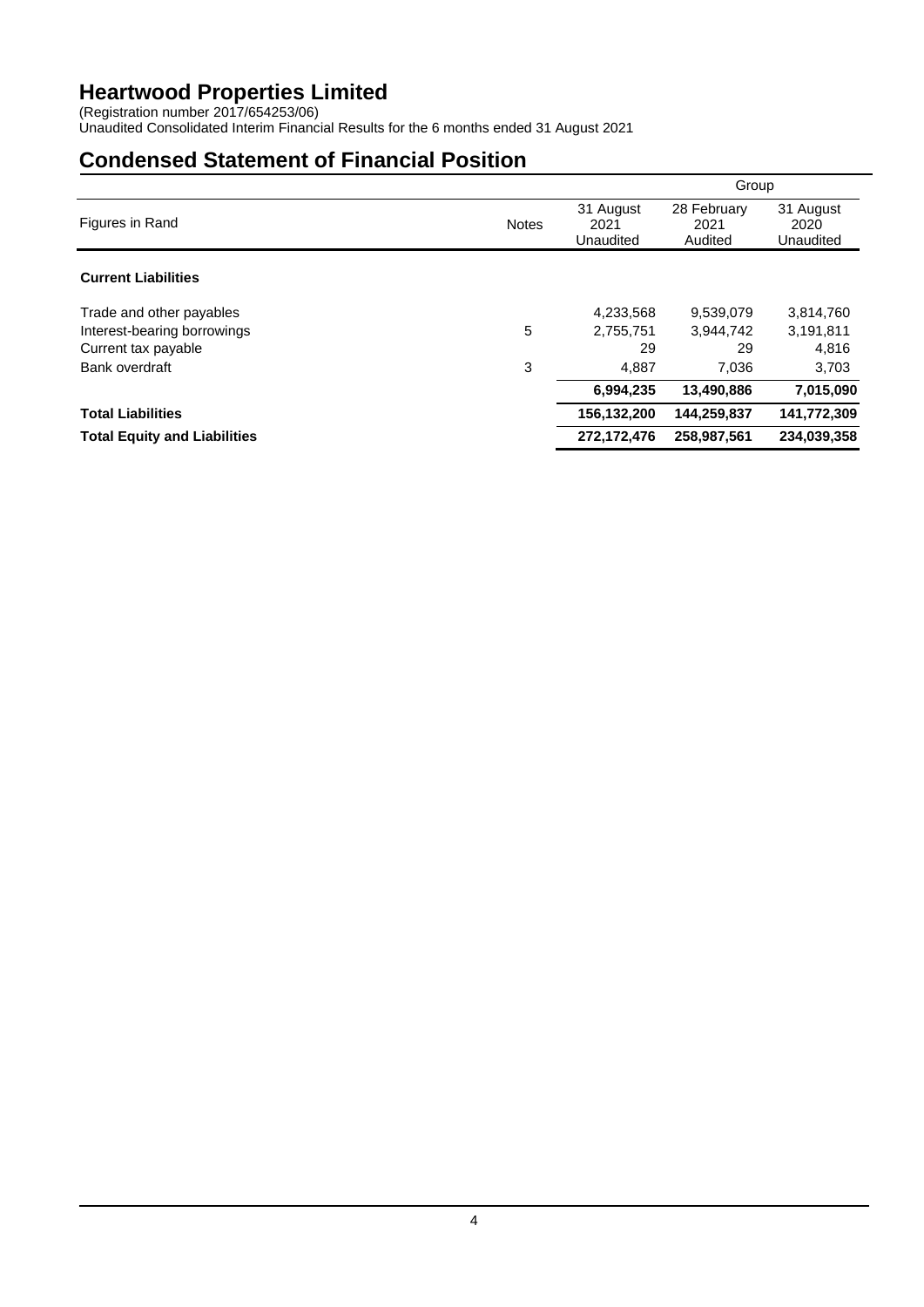(Registration number 2017/654253/06)

Unaudited Consolidated Interim Financial Results for the 6 months ended 31 August 2021

# **Condensed Statement of Comprehensive Income**

|                                                                |              |                                | Group                          |                                |
|----------------------------------------------------------------|--------------|--------------------------------|--------------------------------|--------------------------------|
| Figures in Rand                                                | <b>Notes</b> | 31 August<br>2021<br>Unaudited | 28 February<br>2021<br>Audited | 31 August<br>2020<br>Unaudited |
| Revenue                                                        | 6            | 11,158,973                     | 39,672,012                     | 12,470,878                     |
| Cost of sales                                                  |              |                                | (11, 159, 428)                 |                                |
| <b>Gross profit</b>                                            |              | 11,158,973                     | 28,512,584                     | 12,470,878                     |
| Other operating income                                         |              |                                | 62,816                         | 40,636                         |
| Net fair value gains                                           |              | 298,249                        | 22,987,624                     | (2,628,621)                    |
| Movement in credit loss allowances                             | 7            | (243, 168)                     | (138, 359)                     |                                |
| Other operating expenses                                       |              | (7,664,385)                    | (14, 412, 521)                 | (6,712,564)                    |
| <b>Operating profit</b>                                        |              | 3,549,669                      | 37,012,144                     | 3,170,329                      |
| Finance income                                                 |              | 38,033                         | 324,169                        | 150,058                        |
| Finance costs                                                  |              | (3,623,265)                    | (7,086,444)                    | (3,307,972)                    |
| (Loss)/Profit before income tax expense                        |              | (35, 563)                      | 30,249,869                     | 12,415                         |
| Income tax expense                                             |              | (443, 024)                     | (7, 259, 714)                  | 238,987                        |
| (Loss)/Profit and total comprehensive income for the<br>period |              | (478, 587)                     | 22,990,155                     | 251,402                        |
| (Loss)/Profit and total comprehensive attributable to:         |              |                                |                                |                                |
| Owners of the parent                                           |              | (498, 639)                     | 22,912,745                     | 264,131                        |
| Non-controlling interest                                       |              | 20,052                         | 77,410                         | (12, 729)                      |
|                                                                |              | (478, 587)                     | 22,990,155                     | 251,402                        |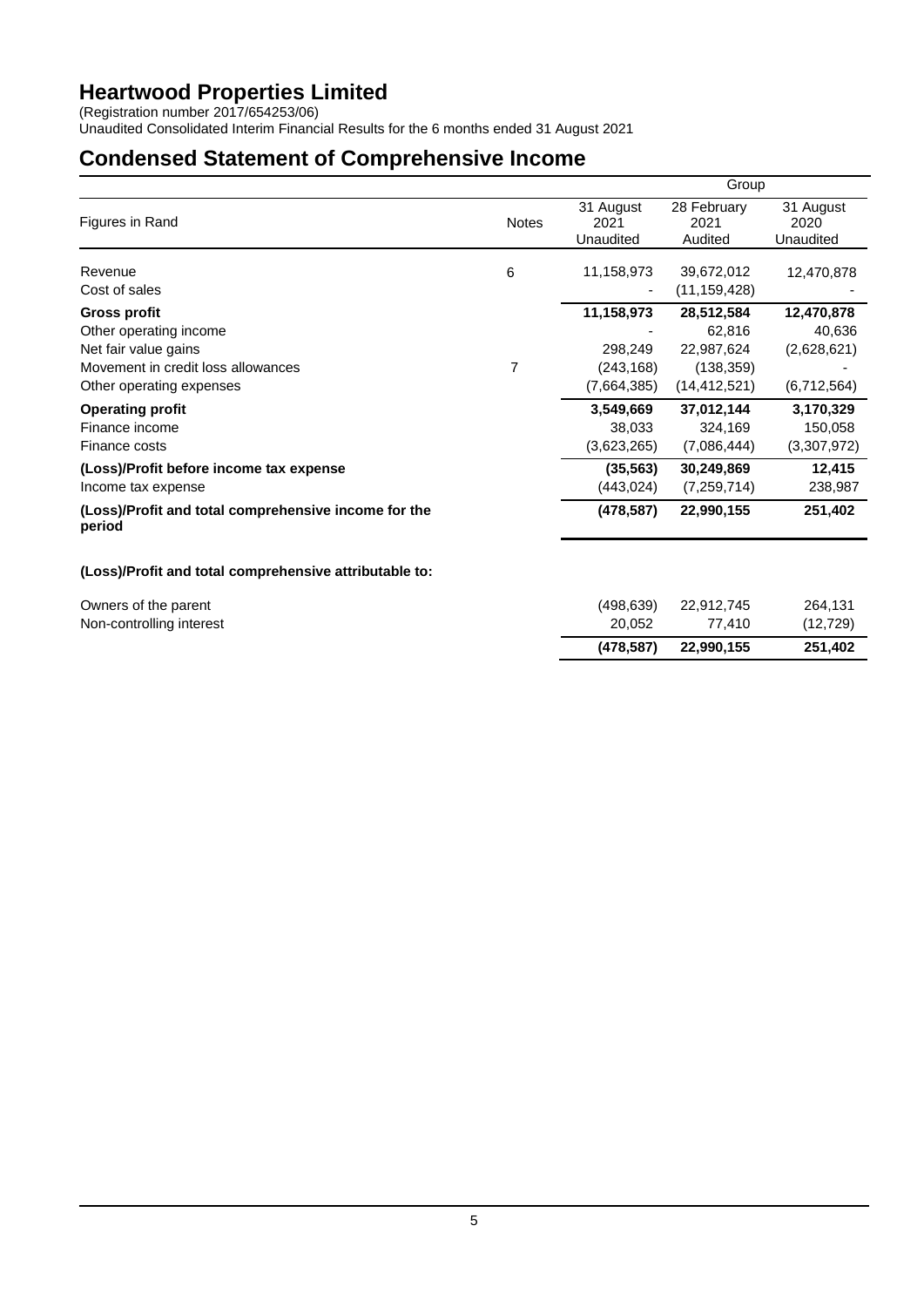(Registration number 2017/654253/06) Unaudited Consolidated Interim Financial Results for the 6 Months Ended 31 August 2021

# **Condensed Statement of Changes in Equity**

| Figures in Rand                                                                                | Share capital            | Foreign<br>currency<br>translation<br>reserve | Change in<br>ownership<br>interest | Retained<br>income | Total<br>attributable to<br>equity holders<br>of the group $/$<br>company | Non-controlling<br>interest | Total equity             |
|------------------------------------------------------------------------------------------------|--------------------------|-----------------------------------------------|------------------------------------|--------------------|---------------------------------------------------------------------------|-----------------------------|--------------------------|
| Group<br>Balance at 01 March 2020                                                              | 77,676,184               | 215,906                                       |                                    | 13,170,825         | 91,062,915                                                                | 602,157                     | 91,665,072               |
| Profit for the year<br>Other comprehensive income                                              |                          | 190,054                                       |                                    | 22,912,745         | 22,912,745<br>190,054                                                     | 77,410                      | 22,990,155<br>190,054    |
| Total comprehensive income for the year                                                        | $\blacksquare$           | 190,054                                       |                                    | 22,912,745         | 23,102,799                                                                | 77,410                      | 23,180,209               |
| Issue of shares/Change in ownership                                                            | 235,115                  | $\overline{\phantom{a}}$                      | 141,047                            |                    | 376,162                                                                   | (493, 719)                  | (117, 557)               |
| Total contributions by and distributions to owners of company<br>recognised directly in equity | 235,115                  | $\blacksquare$                                | 141,047                            | $\blacksquare$     | 376,162                                                                   | (493, 719)                  | (117, 557)               |
| <b>Balance at 01 March 2021</b>                                                                | 77,911,299               | 405,960                                       | 141,047                            | 36,083,563         | 114,541,869                                                               | 185,848                     | 114,727,717              |
| Loss for the 6 months<br>Other comprehensive loss for the 6 months                             | $\overline{\phantom{a}}$ | (208, 855)                                    |                                    | (498, 639)         | (498, 639)<br>(208, 855)                                                  | 20,053                      | (478, 586)<br>(208, 855) |
| Total comprehensive Loss for the 6 months                                                      | ٠                        | (208, 855)                                    | $\blacksquare$                     | (498, 639)         | (707, 494)                                                                | 20,053                      | (687, 441)               |
| Issue of shares                                                                                | 2,000,000                | $\overline{\phantom{a}}$                      |                                    |                    | $\blacksquare$                                                            |                             |                          |
| Total contributions by and distributions to owners of company<br>recognised directly in equity | 2,000,000                | $\blacksquare$                                |                                    | $\blacksquare$     | 2,000,000                                                                 | $\blacksquare$              | 2,000,000                |
| <b>Balance at 31 August 2021</b>                                                               | 79,911,299               | 197,105                                       | 141,047                            | 35,584,924         | 115,834,375                                                               | 205,901                     | 116,040,276              |
| Note                                                                                           | 4                        |                                               |                                    |                    |                                                                           |                             |                          |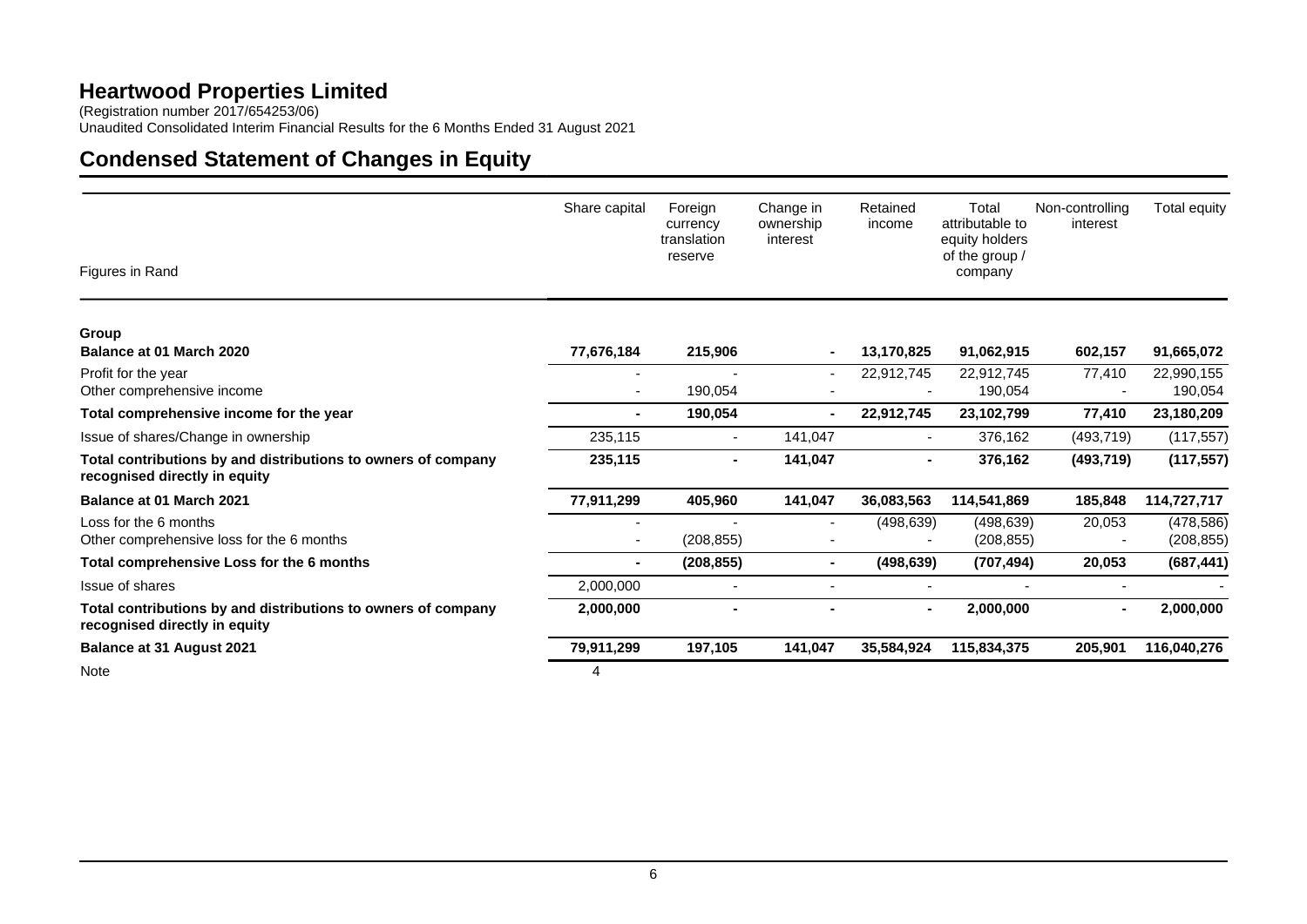(Registration number 2017/654253/06)

Unaudited Consolidated Interim Financial Results for the 6 months ended 31 August 2021

## **Condensed Statement of Cash Flows**

|                                                                           |              | Group                          |                                   |                                |  |  |
|---------------------------------------------------------------------------|--------------|--------------------------------|-----------------------------------|--------------------------------|--|--|
| Figures in Rand                                                           | <b>Notes</b> | 31 August<br>2021<br>Unaudited | 28 February<br>2021<br>Audited    | 31 August<br>2020<br>Unaudited |  |  |
| Cash flows from operating activities                                      |              |                                |                                   |                                |  |  |
| Cash receipts from customers                                              |              | 10,984,102                     | 22,296,253                        | 10,043,647                     |  |  |
| Cash paid to suppliers and employees                                      |              | (14, 940, 311)                 | $(13, 111, 812)$ $(10, 637, 444)$ |                                |  |  |
| Cash generated from/(used in) operations<br>Interest income               |              | (3,956,209)<br>38,033          | 9,184,441<br>324,169              | (593, 797)<br>150,058          |  |  |
| Finance costs                                                             |              | (3,623,265)                    | (7,075,442)                       | (3,307,972)                    |  |  |
| Tax paid                                                                  |              |                                | (5, 110)                          |                                |  |  |
| Net cash from operating activities                                        |              | (7, 541, 441)                  | 2,428,058                         | (3,751,711)                    |  |  |
| Cash flows from investing activities                                      |              |                                |                                   |                                |  |  |
| Acquisition of property, plant and equipment                              |              | (3,668)                        | (22, 325)                         |                                |  |  |
| Additions to investment property                                          | 2            | (11, 824, 996)                 | (25, 811, 819)                    | (14, 116, 158)                 |  |  |
| Sale of investment property                                               |              | 3,132,877                      |                                   |                                |  |  |
| Other comprehensive income<br>Interest capitalised to investment property |              | (374, 607)                     | (826, 207)                        | (826, 207)                     |  |  |
| Net cash from investing activities                                        |              | (9,070,394)                    | (26,660,351)                      | (14, 942, 365)                 |  |  |
| Cash flows from financing activities                                      |              |                                |                                   |                                |  |  |
| Proceeds on share issue                                                   | 4            | 2,000,000                      |                                   | 235,115                        |  |  |
| Proceeds from interest-bearing borrowings                                 |              | 28,098,457                     | 28,167,343                        | 20,528,312                     |  |  |
| Repayment of interest-bearing borrowings                                  |              | (10,986,830)                   | (3,752,521)                       |                                |  |  |
| Purchase of remaining investment in NCI                                   |              |                                | (117, 558)                        |                                |  |  |
| Net cash from financing activities                                        |              | 19,111,627                     | 24,297,264                        | 20,763,427                     |  |  |
| Total cash movement for the period                                        |              | 2,499,792                      | 64,971                            | 2,069,351                      |  |  |
| Cash at the beginning of the period                                       |              | 5,125,362                      | 5,060,391                         | 5,060,391                      |  |  |
| Total cash at end of the period                                           | 3            | 7,625,154                      | 5,125,362                         | 7,129,742                      |  |  |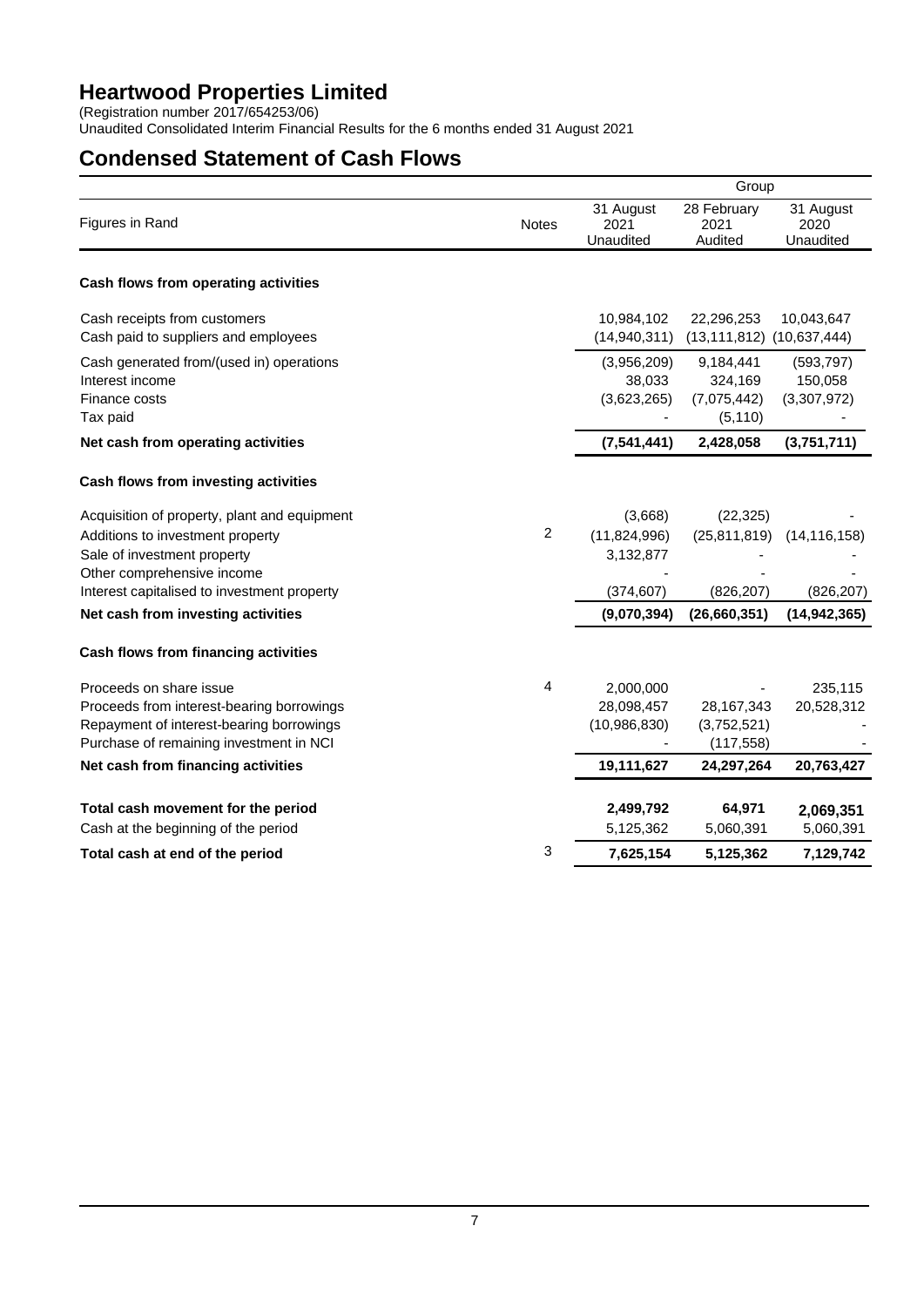(Registration number 2017/654253/06) Unaudited Consolidated Interim Financial Results for the 6 months ended 31 August 2021

## **Selected Explanatory Notes to the Interim Financial Results**

### **1. New Standards and Interpretations**

The condensed consolidated interim financial statements are prepared in accordance with the International Financial Reporting Standard, IAS34 Interim Financial Reporting, the SAICA Financial Reporting Guides as issued by the Accounting Practices Committee and Financial Pronouncements as issued by Financial Reporting Standards Council and the requirements of the Companies Act of South Africa. The accounting policies applied in the preparation of these interim financial statements are in terms of International Financial Reporting Standards and are consistent with those applied in the previous annual financial statements.

These condensed consolidated interim financial statements have not been reviewed or audited by the Company's external auditors.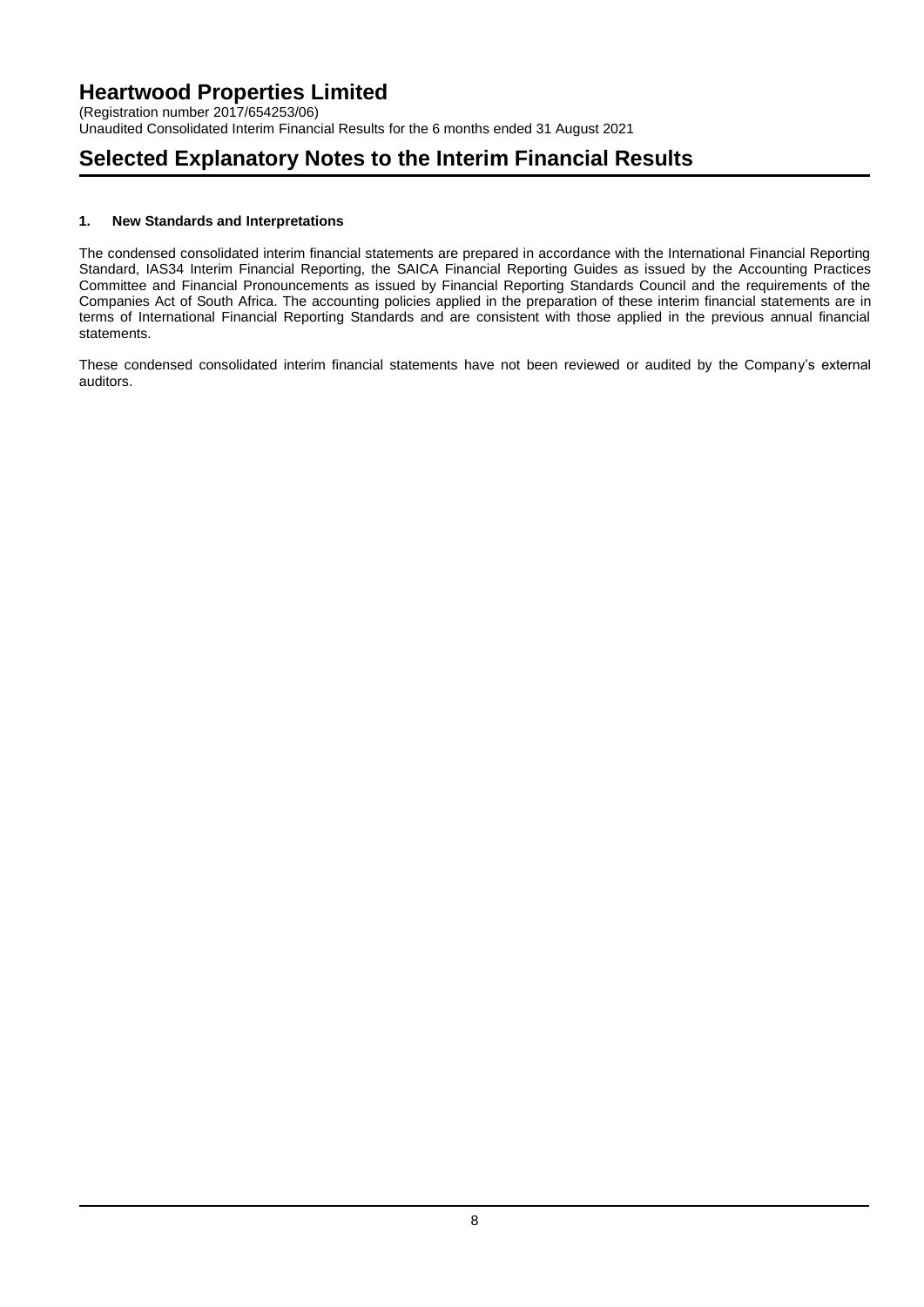(Registration number 2017/654253/06) Unaudited Consolidated Interim Financial Results for the 6 Months Ended 31 August 2021

# **Selected Explanatory Notes to the Interim Financial Results**

#### **2. Investment property**

| Cost /                                      | 2021                       |             | 2021                       |                                   |
|---------------------------------------------|----------------------------|-------------|----------------------------|-----------------------------------|
|                                             |                            |             |                            |                                   |
| Cost /<br><b>Accumulated Carrying value</b> |                            |             |                            | <b>Accumulated Carrying value</b> |
| Valuation                                   | depreciation               | Valuation   | depreciation               |                                   |
|                                             | 245,619,643<br>(1,649,657) |             | (1,498,927)<br>227,090,196 |                                   |
|                                             |                            | 247,269,300 | 228,589,123                |                                   |

#### **Reconciliation of investment property - Group - 2021**

|                                       | Opening     | Additions  | Transfers      | <b>Interest</b> | <b>Amortisation</b> | <b>Fair value</b> | Total       |
|---------------------------------------|-------------|------------|----------------|-----------------|---------------------|-------------------|-------------|
|                                       | balance     |            |                | capitalised     |                     | adiustments       |             |
| Investment property                   | 205.082.331 | 352.967    | 38,375,597     |                 | (397, 180)          | 112.510           | 243.526.225 |
| Investment property under development | 22,007,865  | 18.086.543 | (38, 375, 597) | 374,608         |                     |                   | 2,093,419   |
|                                       | 227,090,196 | 18.439.509 |                | 374.608         | (397, 180)          | 112.510           | 245.619.643 |

#### **Reconciliation of investment property - Group - 2021**

|                                                              | Opening<br>balance     | Additions               | <b>Classified as</b><br>held for sale | Tenant<br>installations | <b>Interest</b><br>capitalised | Amortisation     | <b>Fair value</b><br>adiustments | Total                     |
|--------------------------------------------------------------|------------------------|-------------------------|---------------------------------------|-------------------------|--------------------------------|------------------|----------------------------------|---------------------------|
| Investment property<br>Investment property under development | 183.838.738<br>694.131 | 3,379,511<br>21.313.734 | (6.400.000)                           | .118.574                | 826,207                        | (415.414)<br>. . | 22,734,715                       | 205.082.331<br>22.007.865 |
|                                                              | 184,532,869            | 24.693.245              | (6,400,000)                           | .118.574                | 826,207                        | (415.414)        | 22,734,715                       | 227,090,196               |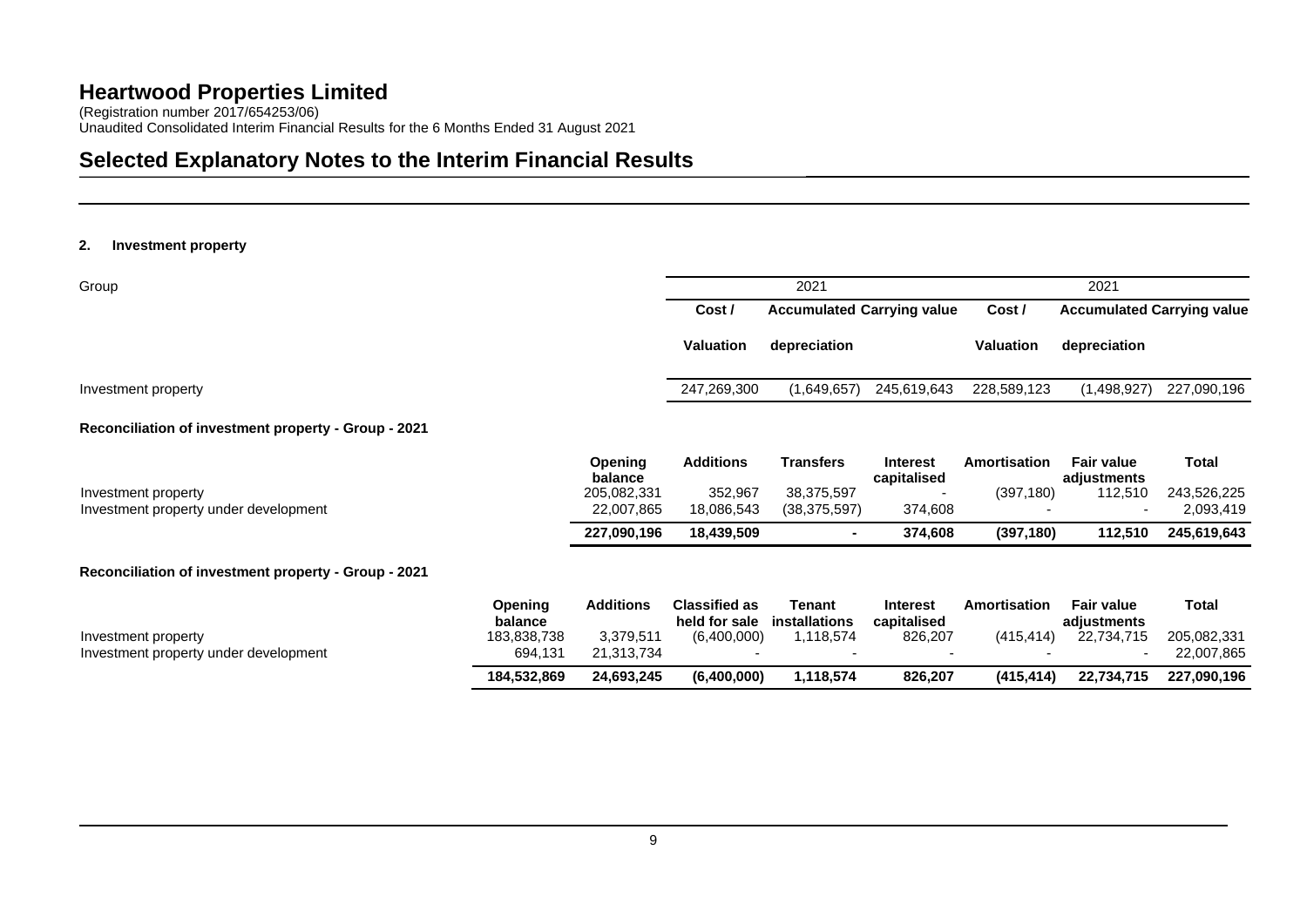(Registration number 2017/654253/06) Unaudited Consolidated Interim Financial Results for the 6 Months Ended 31 August 2021

# **Selected Explanatory Notes to the Interim Financial Results**

| 28 February<br>31 August<br>31 August<br>Figures in Rand<br>2021<br>2021<br>2020<br>Unaudited<br>Audited<br>Unaudited<br>Investment property (continued)<br>2,093,419<br>22,007,865<br>10,978,388<br>57,296,226<br>56,825,467<br>49,991,874<br>18,463,196<br>17,573,060<br>Block B, Willow Wood<br>18,517,909<br>21,841,606<br>Block C, Willow Wood<br>21,198,300<br>19,346,485<br>Block D, Willow Wood<br>37,781,803<br>34,627,272<br>38,342,694<br>Erf 661, Lanseria Ext 46, Johannesburg, Gauteng<br>15,149,924<br>15,135,097<br>15,546,291<br>14,268,880<br>14,268,890<br>Erf 643, Lanseria Ext 45, Johannesburg, Gauteng<br>14,078,381<br>Erf 20, Lyme Park Township<br>40,567,195<br>40,766,280<br>34,179,368<br>38,375,595<br>243,526,225<br>205,082,331<br>185,533,240<br>245,619,643<br>227,090,196<br>196,511,628<br>12,812,258<br>12,762,915<br>11,707,773<br>1,337,116<br>1,454,755<br>1,581,255<br>259,769,017<br>241,307,866<br>209,800,656 |                                                                                                                                | Group |  |
|-----------------------------------------------------------------------------------------------------------------------------------------------------------------------------------------------------------------------------------------------------------------------------------------------------------------------------------------------------------------------------------------------------------------------------------------------------------------------------------------------------------------------------------------------------------------------------------------------------------------------------------------------------------------------------------------------------------------------------------------------------------------------------------------------------------------------------------------------------------------------------------------------------------------------------------------------------------|--------------------------------------------------------------------------------------------------------------------------------|-------|--|
|                                                                                                                                                                                                                                                                                                                                                                                                                                                                                                                                                                                                                                                                                                                                                                                                                                                                                                                                                           |                                                                                                                                |       |  |
|                                                                                                                                                                                                                                                                                                                                                                                                                                                                                                                                                                                                                                                                                                                                                                                                                                                                                                                                                           |                                                                                                                                |       |  |
|                                                                                                                                                                                                                                                                                                                                                                                                                                                                                                                                                                                                                                                                                                                                                                                                                                                                                                                                                           |                                                                                                                                |       |  |
|                                                                                                                                                                                                                                                                                                                                                                                                                                                                                                                                                                                                                                                                                                                                                                                                                                                                                                                                                           | 2.                                                                                                                             |       |  |
|                                                                                                                                                                                                                                                                                                                                                                                                                                                                                                                                                                                                                                                                                                                                                                                                                                                                                                                                                           | The fair value of the following investment property could not be determined reliably:<br>Investment property under development |       |  |
|                                                                                                                                                                                                                                                                                                                                                                                                                                                                                                                                                                                                                                                                                                                                                                                                                                                                                                                                                           | The fair value could not be determined reliably because the costs relate to properties still under development.                |       |  |
|                                                                                                                                                                                                                                                                                                                                                                                                                                                                                                                                                                                                                                                                                                                                                                                                                                                                                                                                                           | <b>Pledged as security</b>                                                                                                     |       |  |
|                                                                                                                                                                                                                                                                                                                                                                                                                                                                                                                                                                                                                                                                                                                                                                                                                                                                                                                                                           | Carrying value of assets pledged as security:                                                                                  |       |  |
|                                                                                                                                                                                                                                                                                                                                                                                                                                                                                                                                                                                                                                                                                                                                                                                                                                                                                                                                                           | Unit 1&2 - Block A, Willow Wood                                                                                                |       |  |
|                                                                                                                                                                                                                                                                                                                                                                                                                                                                                                                                                                                                                                                                                                                                                                                                                                                                                                                                                           |                                                                                                                                |       |  |
|                                                                                                                                                                                                                                                                                                                                                                                                                                                                                                                                                                                                                                                                                                                                                                                                                                                                                                                                                           |                                                                                                                                |       |  |
|                                                                                                                                                                                                                                                                                                                                                                                                                                                                                                                                                                                                                                                                                                                                                                                                                                                                                                                                                           |                                                                                                                                |       |  |
|                                                                                                                                                                                                                                                                                                                                                                                                                                                                                                                                                                                                                                                                                                                                                                                                                                                                                                                                                           |                                                                                                                                |       |  |
|                                                                                                                                                                                                                                                                                                                                                                                                                                                                                                                                                                                                                                                                                                                                                                                                                                                                                                                                                           |                                                                                                                                |       |  |
|                                                                                                                                                                                                                                                                                                                                                                                                                                                                                                                                                                                                                                                                                                                                                                                                                                                                                                                                                           | Erf19150, Somerset West                                                                                                        |       |  |
|                                                                                                                                                                                                                                                                                                                                                                                                                                                                                                                                                                                                                                                                                                                                                                                                                                                                                                                                                           |                                                                                                                                |       |  |
|                                                                                                                                                                                                                                                                                                                                                                                                                                                                                                                                                                                                                                                                                                                                                                                                                                                                                                                                                           | Fair value of investment property                                                                                              |       |  |
|                                                                                                                                                                                                                                                                                                                                                                                                                                                                                                                                                                                                                                                                                                                                                                                                                                                                                                                                                           | Value per above                                                                                                                |       |  |
|                                                                                                                                                                                                                                                                                                                                                                                                                                                                                                                                                                                                                                                                                                                                                                                                                                                                                                                                                           | Operating lease asset                                                                                                          |       |  |
|                                                                                                                                                                                                                                                                                                                                                                                                                                                                                                                                                                                                                                                                                                                                                                                                                                                                                                                                                           | Lease modification                                                                                                             |       |  |
|                                                                                                                                                                                                                                                                                                                                                                                                                                                                                                                                                                                                                                                                                                                                                                                                                                                                                                                                                           |                                                                                                                                |       |  |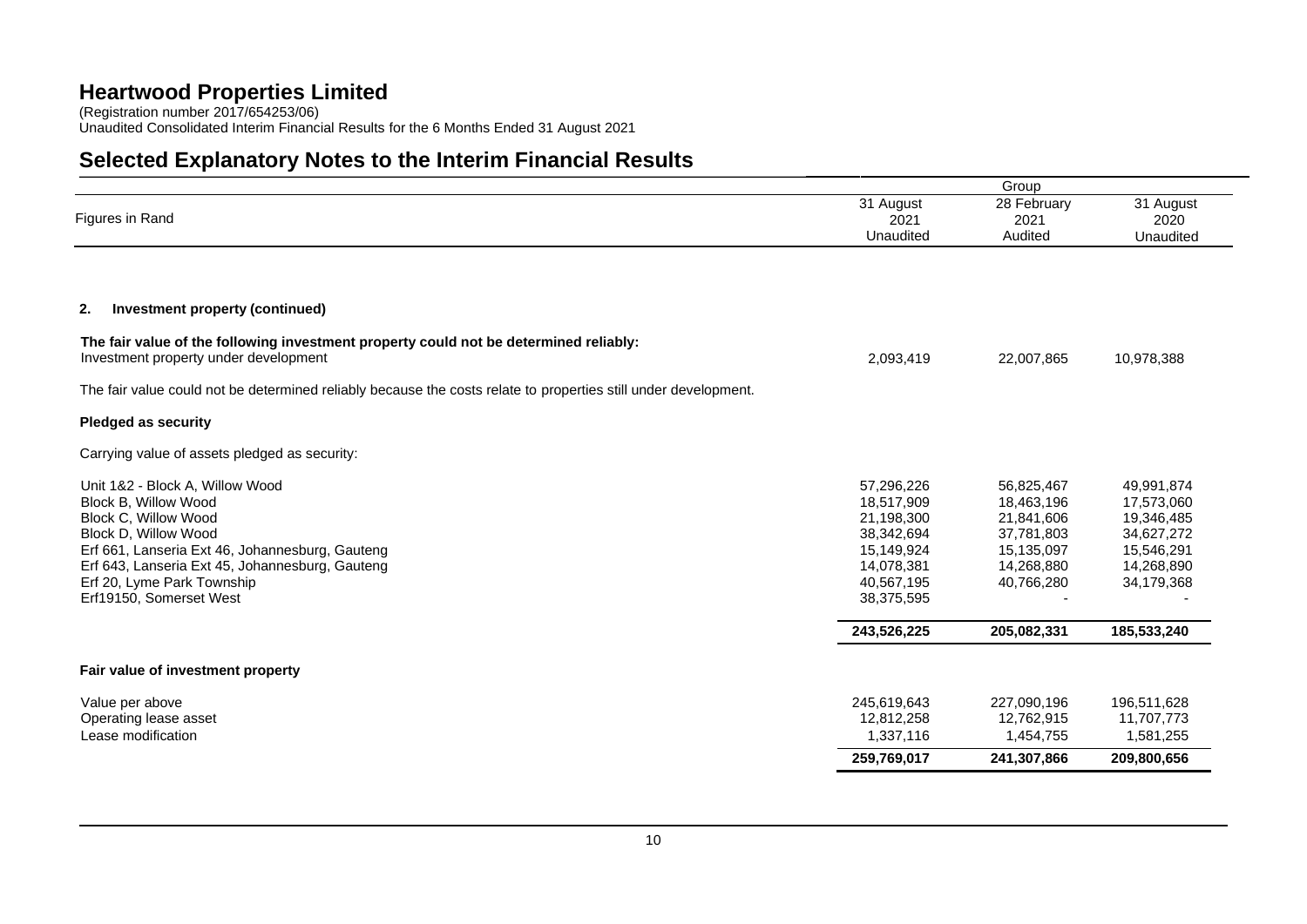(Registration number 2017/654253/06)

Unaudited Consolidated Interim Financial Results for the 6 months ended 31 August 2021

### **Selected Explanatory Notes to the Interim Financial Results**

|                 |           | Group       |           |  |  |  |
|-----------------|-----------|-------------|-----------|--|--|--|
| Figures in Rand | 31 August | 28 February | 31 August |  |  |  |
|                 | 2021      | 2021        | 2020      |  |  |  |
|                 | Unaudited | Audited     | Unaudited |  |  |  |

### **2. Investment property (continued)**

### **Details of property**

### **Investment properties**

| Held for sale              | 245,619,643 | (6.400.000)<br>227,090,196 | 196,511,628 |  |
|----------------------------|-------------|----------------------------|-------------|--|
| Additions at cost          | 11,903,865  | 11,903,865                 | 10,978,388  |  |
| Fair value adjustments     | 64,196,909  | 64.084.399                 | 37.777.521  |  |
| Interest capitalised       | 2,694,174   | 2.319.566                  | 2.319.566   |  |
| Tenant installations       | 2,980,378   | 3.377.560                  | 3.725.591   |  |
| Improvements and additions | 90,678,609  | 78,639,098                 | 77,822,647  |  |
| Acquisition at cost        | 73,165,708  | 73,165,708                 | 63,887,915  |  |

Registers with details of land and buildings are available for inspection by shareholders or their duly authorised representatives at the registered office of the company.

### **Details of valuation**

External valuations, performed by independent, duly registered valuers were performed on the full portfolio at 28 February 2021.

### **3. Cash and cash equivalents**

Cash and cash equivalents consist of:

| Bank balances              | 7,630,041 | 5,132,398 | 7,133,445 |
|----------------------------|-----------|-----------|-----------|
| Bank overdraft             | (4,887)   | (7,036)   | (3,703)   |
|                            | 7,625,154 | 5,125,362 | 7,129,742 |
| Current assets             | 7,630,041 | 5,132,398 | 7,133,445 |
| <b>Current liabilities</b> | (4,887)   | (7,036)   | (3,703)   |
|                            | 7,625,154 | 5,125,362 | 7,129,742 |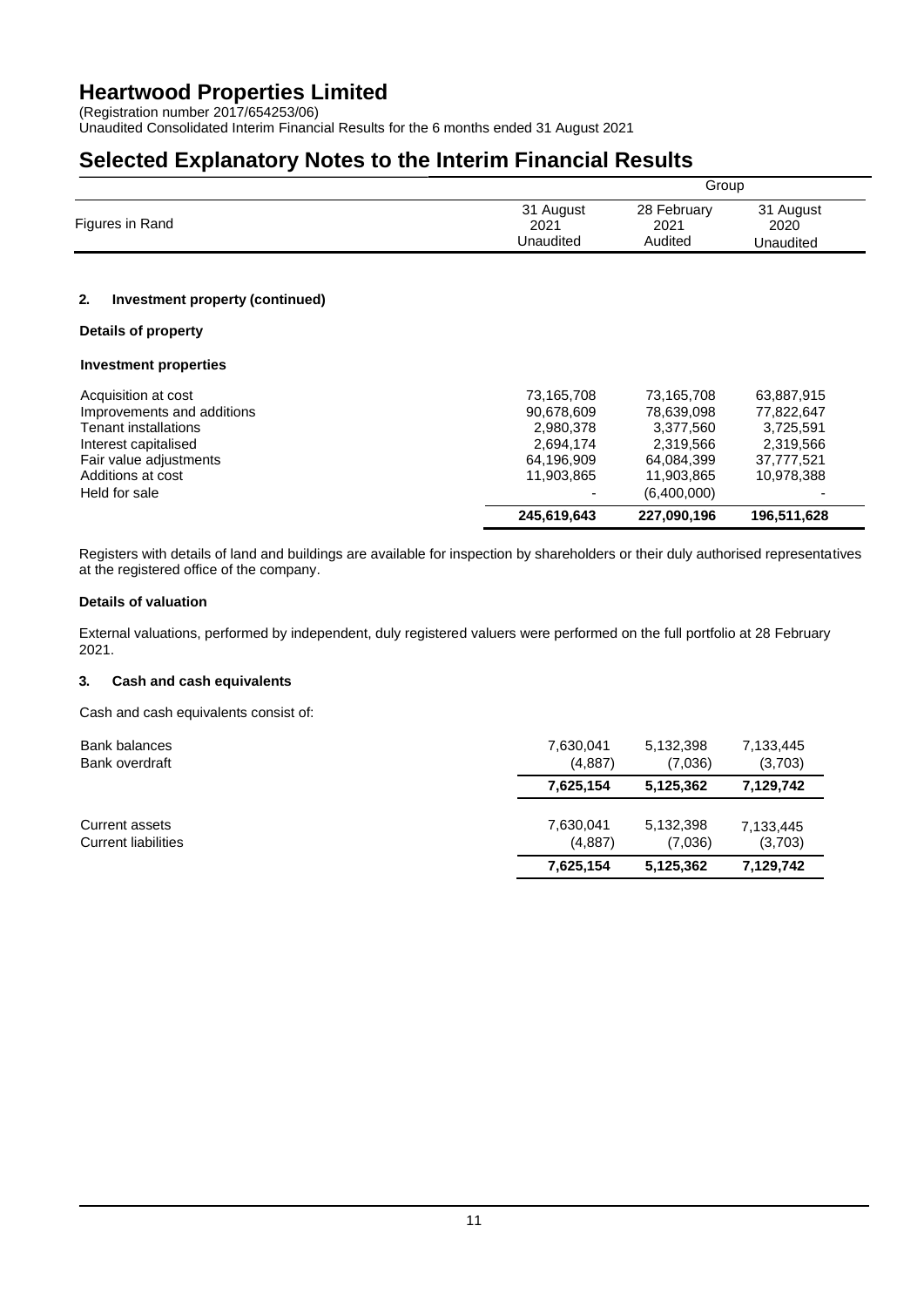(Registration number 2017/654253/06)

Unaudited Consolidated Interim Financial Results for the 6 months ended 31 August 2021

### **Selected Explanatory Notes to the Interim Financial Results**

|                 |           | Group       |           |
|-----------------|-----------|-------------|-----------|
| Figures in Rand | 31 August | 28 February | 31 August |
|                 | 2021      | 2021        | 2020      |
|                 | Unaudited | Audited     | Unaudited |

### **4. Share capital**

#### **Authorised**

400 000 000 Ordinary no par value shares 400,000,000 400,000,000 400,000,000

In September 2021 the Company issued 2 500 000 ordinary shares with no par value at 80 cents per share to a private investor who was invited to submit an offer to subscribe for Heartwood Property shares. The aggregate subscription consideration was R2,000,000. The amount was received on 31 August 2021 and the shares was issued in the beginning of September 2021.

### **Reconciliation of number of shares issued:** Reported as at 01 March 2021 128,551,161 128,222,279 128,222,279 128,222,279 128,222,279 128,222,279 Reported as at 01 March 2021 128,222,279 128,882 128,882 128,882 128,882 128,882 128,882 128,882 128,882 128,882 128,882 Issue of shares – ordinary shares **131,051,161 128,551,161 128,551,161 Issued** 131 051 161 (Feb 2021: 128 551 161) ordinary no par value shares 79,911,299 77,911,299 77,911,299 77,911,299 **79,911,299 77,911,299 77,911,299**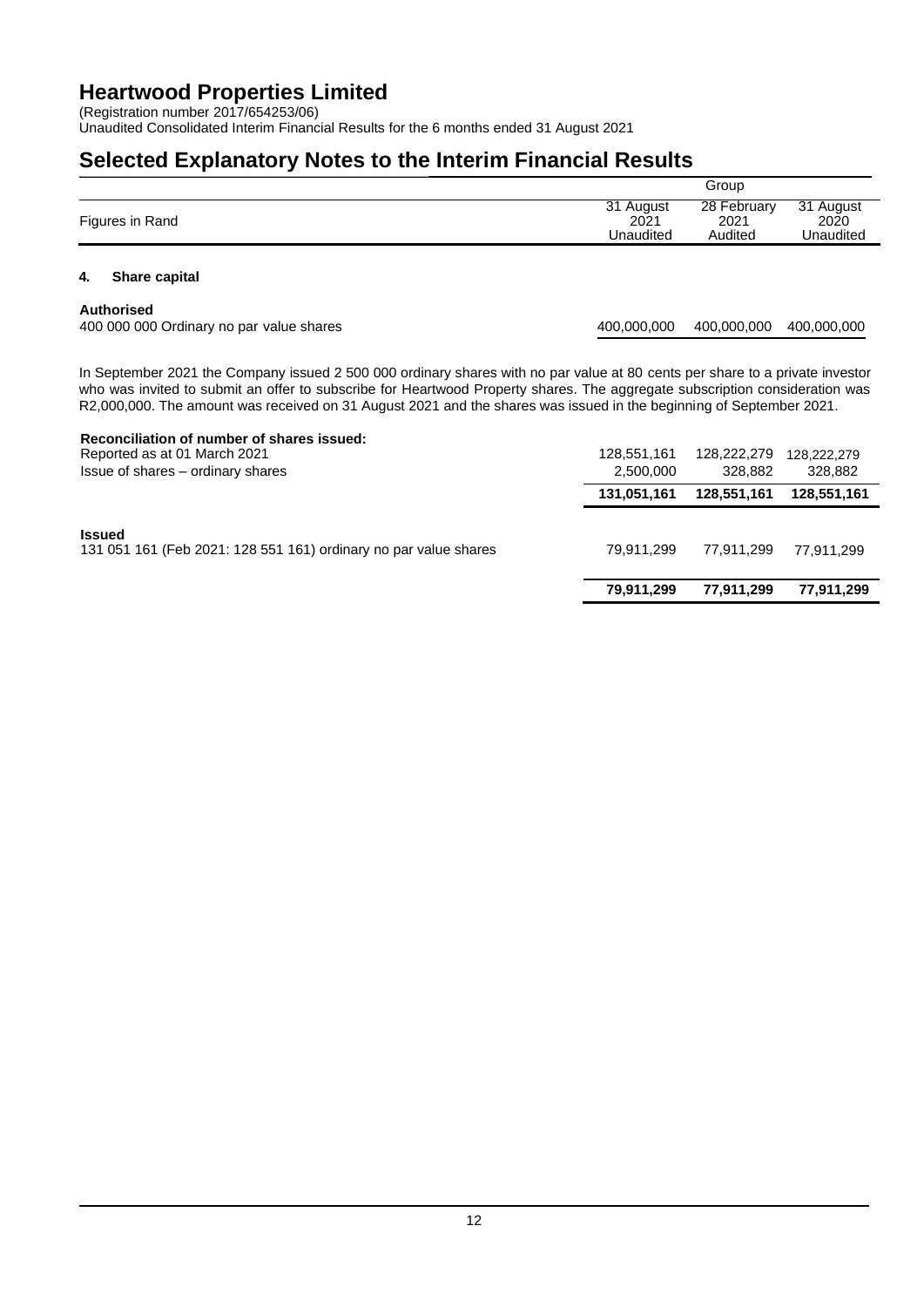(Registration number 2017/654253/06)

Unaudited Consolidated Interim Financial Results for the 6 months ended 31 August 2021

## **Selected Explanatory Notes to the Interim Financial Results**

|                                                                                                                                                                                                                                                                                                                                       |                                | Group                          |                                |
|---------------------------------------------------------------------------------------------------------------------------------------------------------------------------------------------------------------------------------------------------------------------------------------------------------------------------------------|--------------------------------|--------------------------------|--------------------------------|
| Figures in Rand                                                                                                                                                                                                                                                                                                                       | 31 August<br>2021<br>Unaudited | 28 February<br>2021<br>Audited | 31 August<br>2020<br>Unaudited |
| 5.<br><b>Interest-bearing borrowings</b>                                                                                                                                                                                                                                                                                              |                                |                                |                                |
| <b>Held at amortised cost</b>                                                                                                                                                                                                                                                                                                         |                                |                                |                                |
| <b>Nedbank Limited</b>                                                                                                                                                                                                                                                                                                                | 10,178,447                     | 10,571,768                     | 10,956,477                     |
| The loan bears interest at prime overdraft rate less 0.25%<br>and is repayable in monthly instalments of R123,943. The<br>loan expires in September 2024. The interest rate at period<br>end was 6.75% per annum.                                                                                                                     |                                |                                |                                |
| The securities provided for the loan are as follows:<br>1) Existing loan: R14,000,000 first covering bond over the<br>property described as Erf 661, Lanseria;<br>a) Irrevocable guarantee of R1,357,500 from Abundant<br>Media Proprietary Limited;<br>b) Irrevocable guarantee from Heartwood Properties<br>Limited for R3,167,500. |                                |                                |                                |
| Management has assessed the likelihood of the guarantees<br>being called on to be low based on the financial position of<br>the company.                                                                                                                                                                                              |                                |                                |                                |
| Standard Bank Limited - Development Ioan                                                                                                                                                                                                                                                                                              |                                |                                | 36,590,628                     |
| The loan is secured over the property development<br>described as Erf20, Lyme Park Township in note 2. Limited<br>sureties have been provided by Heartwood Properties<br>Proprietary Limited to the value of R36,580,000.                                                                                                             |                                |                                |                                |
| During the development of the property the loan carried<br>interest at the prime overdraft rate less 0.25% per annum.                                                                                                                                                                                                                 |                                |                                |                                |
| No capital payments were required during the first 13<br>months after which the loan was consolidated to the primary<br>Standard Bank facility.                                                                                                                                                                                       |                                |                                |                                |
| <b>Standard Bank Limited</b><br>The loan bears interest at the prime overdraft rate less<br>0.75%. The interest at period end was 6.25% per annum.<br>This loan is repayable in monthly capital installments with a<br>bullet payment on 31 October 2023.                                                                             | 84,100,871                     | 89,132,238                     | 66,682,893                     |
| The property portfolios of Velvet Moon Properties 93<br>Proprietary Limited, Fargofor Proprietary Limited and Utter<br>Velvet Proprietary Limited have been pledged as security<br>(note 2).                                                                                                                                          |                                |                                |                                |
| <b>Nedbank Limited - VAT Facility</b><br>The facility consists of the VAT portion of capital drawdowns<br>submitted for the development of the property described as<br>Erf 19150, which has also been provided as security for the<br>loan.                                                                                          | 1,152,566                      | 403,422                        |                                |
| The facility bears interest at prime overdraft rate, is<br>repayable on a 3 month rolling period and is limited to<br>R <sub>2</sub> ,100,000.                                                                                                                                                                                        |                                |                                |                                |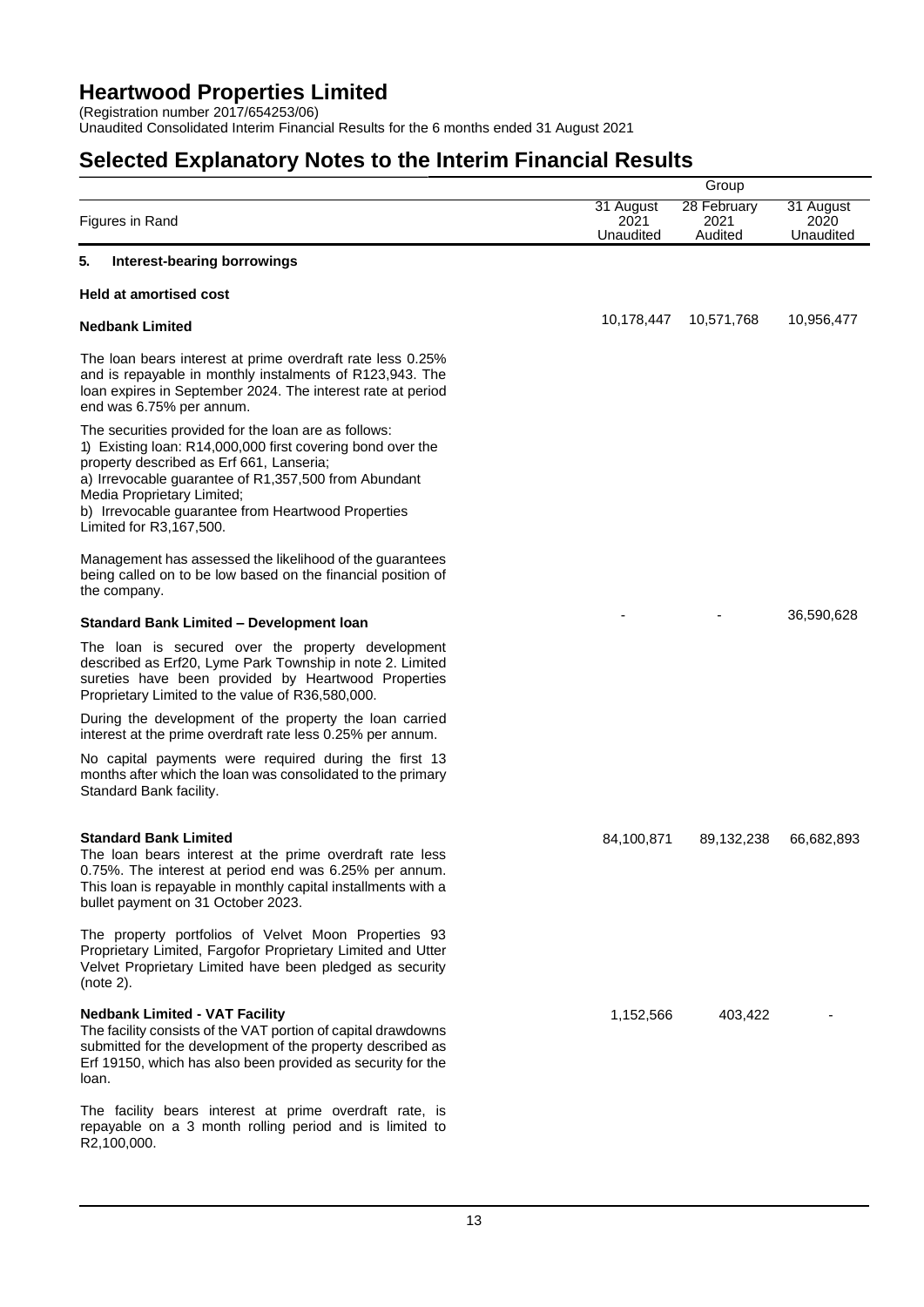(Registration number 2017/654253/06)

Unaudited Consolidated Interim Financial Results for the 6 months ended 31 August 2021

## **Selected Explanatory Notes to the Interim Financial Results**

|                                                                                                                                                                                                                                                                                                                         |                                | Group                          |                                |
|-------------------------------------------------------------------------------------------------------------------------------------------------------------------------------------------------------------------------------------------------------------------------------------------------------------------------|--------------------------------|--------------------------------|--------------------------------|
| Figures in Rand                                                                                                                                                                                                                                                                                                         | 31 August<br>2021<br>Unaudited | 28 February<br>2021<br>Audited | 31 August<br>2020<br>Unaudited |
| 5.<br>Interest-bearing borrowings (continued)                                                                                                                                                                                                                                                                           |                                |                                |                                |
|                                                                                                                                                                                                                                                                                                                         |                                |                                |                                |
| <b>Nedbank Limited - Development loan</b><br>The loan is secured over the property under development<br>described as Erf 19150, Somerset West.                                                                                                                                                                          | 24,760,590                     | 3,045,482                      |                                |
| During the development of the property the loan is<br>carrying interest at prime, and on completion prime<br>overdraft rate less 0.25% per annum.                                                                                                                                                                       |                                |                                |                                |
| During the construction period only, interest is repayable<br>in monthly instalments, after which the loan is repayable<br>in monthly instalments over a period of 5 years.                                                                                                                                             |                                |                                |                                |
| Guarantees provided for the loan includes an Irrevocable<br>guarantee of R9,500,000 from Heartwood Properties<br>Limited in favour of Nedbank.                                                                                                                                                                          |                                |                                |                                |
| Management has assessed the likelihood of the<br>guarantee being called on to be low based on the<br>financial position of the company.                                                                                                                                                                                 |                                |                                |                                |
| <b>Nedbank Limited</b><br>The loan is secured over the property development<br>described as Erf 643, Lanseria in note 2. Limited sureties<br>have been provided by Velvet Moon Properties 93<br>Proprietary Limited to the value of R5 000 000 and Chirpy<br>Properties Proprietary Limited to the value of R1,000,000. | 9,010,592                      | 9,317,424                      | 9,619,060                      |
| The loan carries interest at prime overdraft rate less 0.25%<br>per annum.                                                                                                                                                                                                                                              |                                |                                |                                |
| For the first 12 months only, interest is repayable in monthly<br>instalments, after which the loan is repayable in monthly<br>instalments over a 10 year period with a final residual<br>payment of R2,600,000.                                                                                                        |                                |                                |                                |
| <b>Chirpy Properties Proprietary Limited</b><br>The loan is unsecured, bears interest at the prime rate<br>and is repayable on demand.                                                                                                                                                                                  | 124,047                        | 119,759                        | 116,818                        |
|                                                                                                                                                                                                                                                                                                                         | 129,327,113                    | 112,590,093                    | 123,965,876                    |
| Split between non-current and current portions                                                                                                                                                                                                                                                                          |                                |                                |                                |
|                                                                                                                                                                                                                                                                                                                         |                                |                                |                                |
| Non-current liabilities<br><b>Current liabilities</b>                                                                                                                                                                                                                                                                   | 126,571,362<br>2,755,751       | 108,645,351<br>3,944,742       | 120,774,065<br>3,191,811       |
|                                                                                                                                                                                                                                                                                                                         | 129,327,113                    | 112,590,093                    | 123,965,876                    |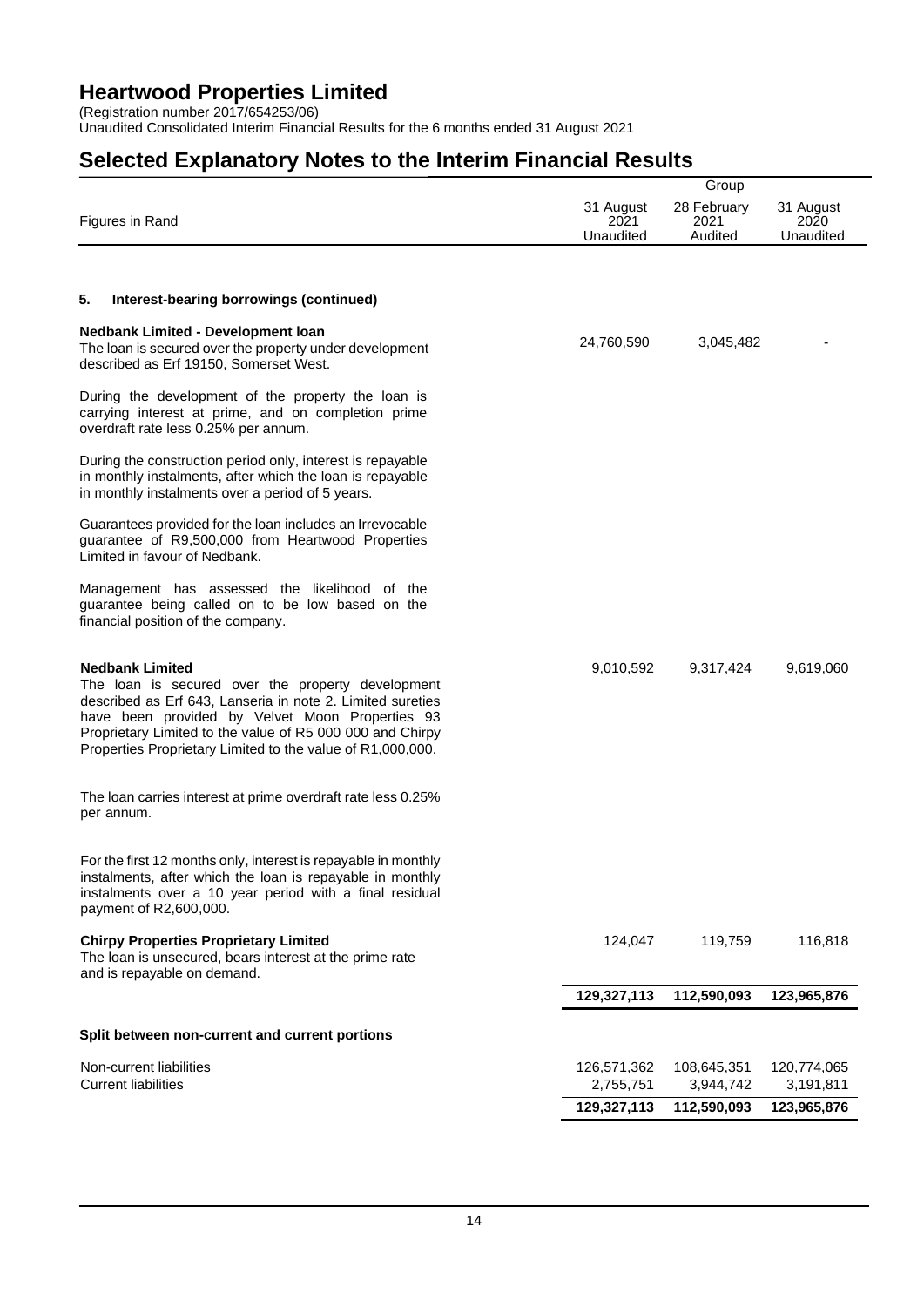(Registration number 2017/654253/06)

Unaudited Consolidated Interim Financial Results for the 6 months ended 31 August 2021

### **Selected Explanatory Notes to the Interim Financial Results**

|                                                                                                                                                                                                                              |                                                | Group                                             |                                                  |
|------------------------------------------------------------------------------------------------------------------------------------------------------------------------------------------------------------------------------|------------------------------------------------|---------------------------------------------------|--------------------------------------------------|
| Figures in Rand                                                                                                                                                                                                              | 31 August<br>2021<br>Unaudited                 | 28 February<br>2021<br>Audited                    | 31 August<br>2020<br>Unaudited                   |
| 6.<br>Revenue                                                                                                                                                                                                                |                                                |                                                   |                                                  |
| Rental income (Straight-line basis)<br>Lease incentive amortisation (Straight-line basis)<br>Straightlining lease adjustment (Straight-line basis)<br>Recoveries: Electricity, water, refuse, rates and taxes<br>(over time) | 9,318,170<br>(117, 638)<br>49.342<br>1,909,099 | 16,934,679<br>(253,001)<br>3,890,928<br>3,810,056 | 7,642,827<br>(126,500)<br>2,835,785<br>2,118,766 |
| Sale of inventory (at a point in time)                                                                                                                                                                                       |                                                | 15.289.350                                        |                                                  |
|                                                                                                                                                                                                                              | 11,158,973                                     | 39,672,012                                        | 12,470,878                                       |

### **7. Operating profit (loss)**

Operating profit for the period is stated after recognising the following, amongst others:

## **Auditor's remuneration - external** Audit fees 530,000 680,000 680,000 **Remuneration, other than to employees** Administrative and managerial services and managerial services and the services of the services of the services of the services of the services of the services of the services of the services of the services of the service Consulting and professional services 583,850<br>
Secretarial services 583,850<br>
66,650 1,215,937 587,650 Secretarial services 86,650 143,875 75,071 **Employee costs** Short-term employee benefits 1,816,038 4,099,259 1,643,486

| <b>SHORE CONNECTING YOU DUITOING</b><br>Long term incentive scheme                                                                         |                   | <br>642,069       | .                 |
|--------------------------------------------------------------------------------------------------------------------------------------------|-------------------|-------------------|-------------------|
| Total employee costs                                                                                                                       | 1,816,038         | 4,741,328         | 1,643,486         |
| Leases                                                                                                                                     |                   |                   |                   |
| <b>Operating lease charges</b><br>Premises                                                                                                 | 125,428           | 238,756           | 71,088            |
| Depreciation and amortisation<br>Amortisation of investment property tenant installations<br>Depreciation of property, plant and equipment | 397.180<br>24.903 | 415.414<br>60.764 | 468,006<br>26,513 |
| <b>Total depreciation and amortisation</b>                                                                                                 | 422,083           | 476.178           | 494.519           |
| Movement in credit loss allowances                                                                                                         |                   |                   |                   |
| Trade and other receivables                                                                                                                | 243,168           | 138.359           |                   |

**744,829 1,634,598 574,092**